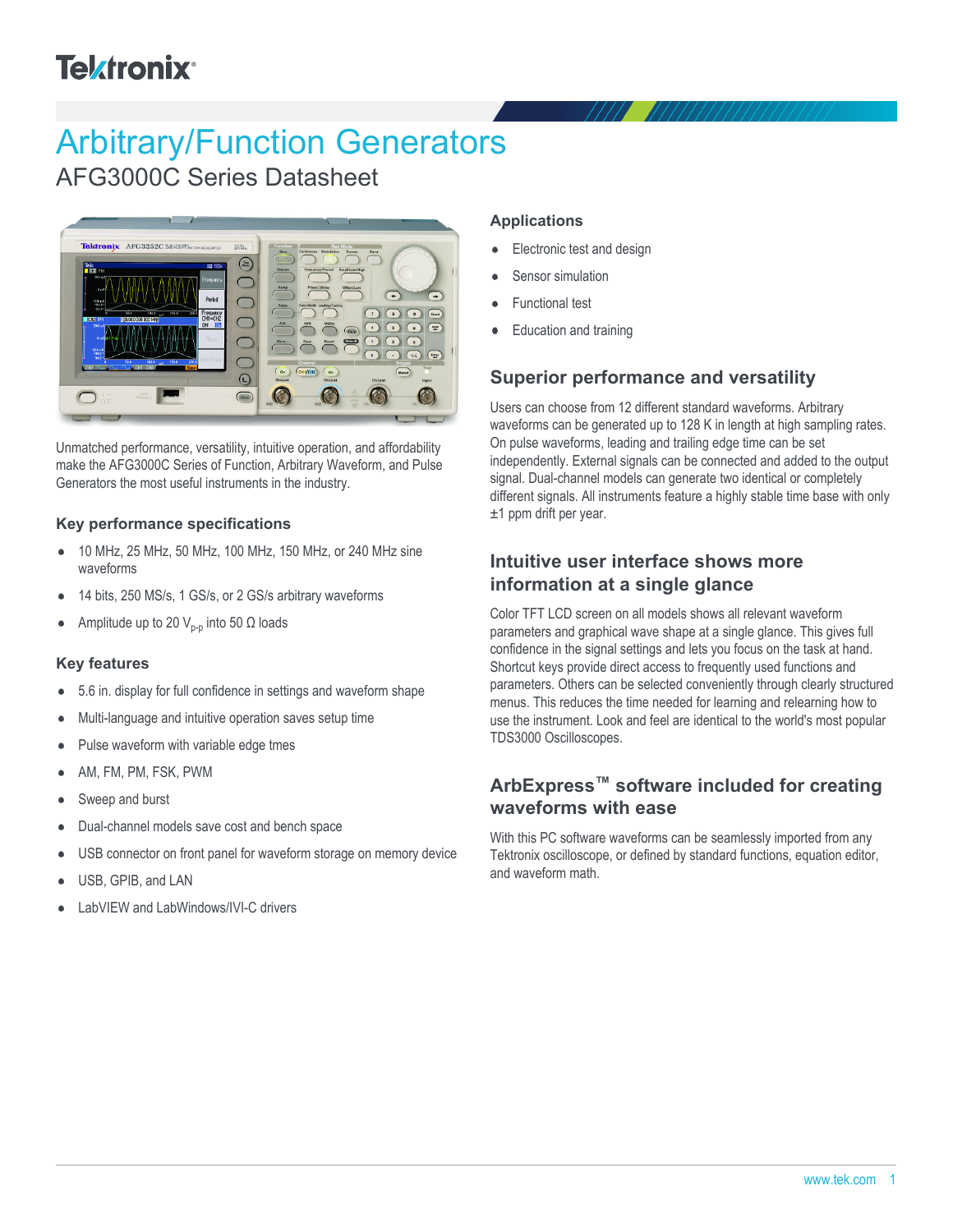## Specifications<sup>1</sup>

All specifications are guaranteed unless noted otherwise. All specifications apply to all models unless noted otherwise.

#### **Model overview**

|           | AFG3011C                                                                                                           | AFG3021C.<br>AFG3022C | AFG3051C.<br>AFG3052C | AFG3101C.<br>AFG3102C | AFG3151C.<br>AFG3152C | AFG3251C.<br>AFG3252C |
|-----------|--------------------------------------------------------------------------------------------------------------------|-----------------------|-----------------------|-----------------------|-----------------------|-----------------------|
| Channels  |                                                                                                                    |                       |                       | $\sqrt{2}$            |                       | 1/2                   |
| Waveforms | Sine, Square, Pulse, Ramp, Triangle, Sin(x)/x, Exponential Rise and Decay, Gaussian, Lorentz, Haversine, DC, Noise |                       |                       |                       |                       |                       |

### **General characteristics (AFG3000 series)**

#### **Sine waves**

|                                                      | AFG3011C                                                                                                                                 | AFG3021C, AFG3022C                                                                                                                        | AFG3051C, AFG3052C                                                                                                                       |
|------------------------------------------------------|------------------------------------------------------------------------------------------------------------------------------------------|-------------------------------------------------------------------------------------------------------------------------------------------|------------------------------------------------------------------------------------------------------------------------------------------|
| <b>Frequency range</b>                               | 1 µHz to 10 MHz                                                                                                                          | 1 µHz to 25 MHz                                                                                                                           | 1 µHz to 50 MHz                                                                                                                          |
| Sine wave in Burst Mode                              | 1 µHz to 5 MHz                                                                                                                           | 1 µHz to 12.5 MHz                                                                                                                         | 1 µHz to 25 MHz                                                                                                                          |
| <b>Effective maximum frequency</b><br>out            | 10 MHz                                                                                                                                   | 25 MHz                                                                                                                                    | <b>50 MHz</b>                                                                                                                            |
| Amplitude flatness (1 V <sub>p-p</sub> )             | <5 MHz: ±0.15 dB<br>$\geq$ 5 MHz to 10 MHz: $\pm$ 0.3 dB                                                                                 | <5 MHz: ±0.15 dB<br>$\geq$ 5 MHz to 20 MHz: $\pm$ 0.3 dB<br>$\geq$ 20 MHz to 25 MHz: $\pm$ 0.5 dB                                         | <5 MHz: ±0.15 dB<br>$\geq$ 5 MHz to 45 MHz: $\pm$ 0.3 dB<br>$\geq$ 45 MHz to 50 MHz: $\pm$ 0.5 dB                                        |
| Amplitude flatness (1 V <sub>p-p</sub> ),<br>typical | <5 MHz: ±0.11 dB<br>$\geq$ 5 MHz to 10 MHz: $\pm$ 0.2 dB                                                                                 | 5 MHz: ±0.06 dB<br>$\geq$ 5 MHz to 25 MHz: $\pm$ 0.02 dB                                                                                  | <5 MHz: ±0.06 dB<br>$\geq$ 5 MHz to 50 MHz: $\pm$ 0.02 dB                                                                                |
| Harmonic distortion (1 $V_{p-p}$ )                   | 10 Hz to 20 kHz: < -60 dBc<br>$\geq$ 20 kHz to 1 MHz: < -55 dBc<br>$\geq$ 1 MHz to 5 MHz: < -45 dBc<br>$\geq$ 5 MHz to 10 MHz: < -45 dBc | 10 Hz to 20 kHz: < -70 dBc<br>$\geq$ 20 kHz to 1 MHz: < -60 dBc<br>$\geq$ 1 MHz to 10 MHz: < -50 dBc<br>$\ge$ 10 MHz to 25 MHz: < -40 dBc | 10 Hz to 20 kHz: < -70 dBc<br>$\geq$ 20 kHz to 1 MHz: < -60 dBc<br>$\geq$ 1 MHz to 5 MHz: < -50 dBc<br>$\geq$ 5 MHz to 50 MHz: < -40 dBc |
| Harmonic distortion (1 $V_{p-p}$ ),<br>typical       | 10 Hz to 20 kHz: < -73 dBc<br>$\geq$ 20 kHz to 1 MHz: < -72 dBc<br>$\geq$ 1 MHz to 5 MHz: < -65 dBc<br>$\geq$ 5 MHz to 10 MHz: < -56 dBc | 10 Hz to 20 kHz: < -77 dBc<br>$\geq$ 20 kHz to 1 MHz: < -72 dBc<br>$\geq$ 1 MHz to 25 MHz: < -55 dBc                                      | 10 Hz to 20 kHz: < -75 dBc<br>$\geq$ 20 kHz to 1 MHz: < -72 dBc<br>$\geq$ 1 MHz to 5 MHz: < -65 dBc<br>$\geq$ 5 MHz to 50 MHz: < -56 dBc |
| <b>THD</b>                                           | ≤0.2% (<0.15%, typical), 10 Hz to 20 kHz, 1 V <sub>n-n</sub>                                                                             |                                                                                                                                           |                                                                                                                                          |
| Spurious(1 $V_{p-p}$ )                               | 10 Hz to 1 MHz: < -60 dBc<br>$\geq$ 1 MHz to 10 MHz: < -50 dBc                                                                           | $10$ Hz to 1 MHz: < -60 dBc<br>$\geq$ 1 MHz to 25 MHz: < -50 dBc                                                                          | 10 Hz to 1 MHz: < -60 dBc<br>$\geq$ 1 MHz to 50 MHz: < -50 dBc                                                                           |
| Spurious(1 $V_{p-p}$ ), typical                      | 10 Hz to 1 MHz: < -61 dBc<br>$\geq$ 1 MHz to 10 MHz: < -68 dBc                                                                           | 10 Hz to 1 MHz: < -71 dBc<br>$\geq$ 1 MHz to 25 MHz: < -68 dBc                                                                            | 10 Hz to 1 MHz: < -71 dBc<br>$\geq$ 1 MHz to 50 MHz: < -69 dBc                                                                           |
| Phase noise, typical                                 | <- 110 dBc/Hz at 10 MHz, 10 kHz offset,<br>$1V_{p-p}$                                                                                    | <-110 dBc/Hz at 20 MHz, 10 kHz offset, 1 V <sub>p-p</sub>                                                                                 |                                                                                                                                          |
| Residual clock noise                                 | $-63$ dBm                                                                                                                                | $-63$ dBm                                                                                                                                 | $-63$ dBm                                                                                                                                |

**Square waves**

|                        | AFG3011C       | AFG3021C, AFG3022C | AFG3051C, AFG3052C |
|------------------------|----------------|--------------------|--------------------|
| <b>Frequency range</b> | 1 uHz to 5 MHz | 1 uHz to 25 MHz    | 1 uHz to 40 MHz    |
| <b>Rise/fall time</b>  | $≤50$ ns       | ≤9 ns              | $≤7$ ns            |

<sup>1</sup> The given typical values are not warranted. But 80% or more manufactured units will perform to the level indicated at room temperature (approximately 25 °C).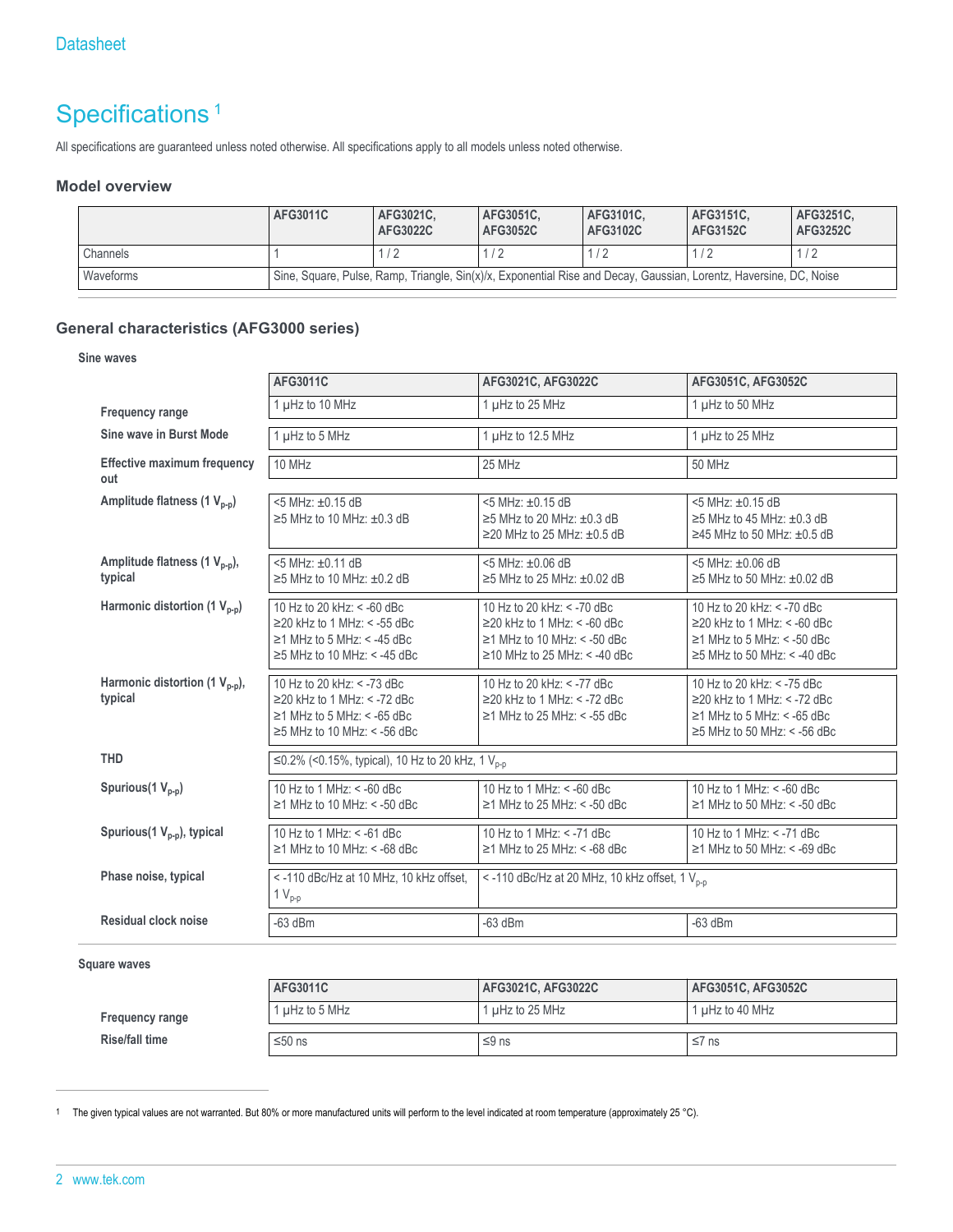## **General characteristics (AFG3000 series)**

| Jitter (RMS)          | 500 ps  | 500 ps   | 300 ps  |
|-----------------------|---------|----------|---------|
| Jitter (RMS), typical | <210 ps | $560$ ps | $60$ ps |

**Ramp waves**

|                        | AFG3011C                   | AFG3021C. AFG3022C         | AFG3051C, AFG3052C         |
|------------------------|----------------------------|----------------------------|----------------------------|
| <b>Frequency range</b> | 1 $\mu$ Hz to 100 kHz      | 1 $\mu$ Hz to 500 kHz      | 1 $\mu$ Hz to 800 kHz      |
| Linearity, typical     | $\leq$ 0.2% of peak output | $\leq$ 0.1% of peak output | $\leq$ 0.1% of peak output |
| Symmetry               | 0% to 100.0%               |                            |                            |

#### **Pulse waves**

|                             | AFG3011C                                                                                                                                           | AFG3021C, AFG3022C | AFG3051C, AFG3052C |  |  |
|-----------------------------|----------------------------------------------------------------------------------------------------------------------------------------------------|--------------------|--------------------|--|--|
| <b>Frequency range</b>      | 1 mHz to 5 MHz                                                                                                                                     | 1 mHz to 25 MHz    | 1 mHz to 40 MHz    |  |  |
| Pulse width                 | 80.00 ns to 999.99 s                                                                                                                               | 16 ns to 999.99 s  | 12 ns to 999.99 s  |  |  |
| <b>Resolution</b>           | 10 ps or 5 digits                                                                                                                                  |                    |                    |  |  |
| Pulse duty                  | 0.001% to 99.999% (Limitations of pulse width apply)                                                                                               |                    |                    |  |  |
| <b>Edge transition time</b> | 50 ns to 625 s                                                                                                                                     | 9 ns to 625 s      | 7 ns to 625 s      |  |  |
| <b>Resolution</b>           | 10 ps or 4 digits                                                                                                                                  |                    |                    |  |  |
| Lead delay: range           | (Continuous Mode): 0 ps to Period<br>(Triggered/Gated Burst Mode): 0 ps to Period - [Pulse Width + 0.8 * (Leading Edge Time + Trailing Edge Time)] |                    |                    |  |  |
| Lead delay: resolution      | 10 ps or 8 digits                                                                                                                                  |                    |                    |  |  |
| Overshoot, typical          | $< 5\%$                                                                                                                                            |                    |                    |  |  |
| Jitter (RMS)                | 500 ps                                                                                                                                             | 500 ps             | 300 ps             |  |  |
| Jitter (RMS), typical       | $<$ 210 ps                                                                                                                                         | $60$ ps            | $50$ ps            |  |  |

#### **Other waveforms**

|                         | AFG3011C                                                  | AFG3021C, AFG3022C | AFG3051C, AFG3052C |  |  |
|-------------------------|-----------------------------------------------------------|--------------------|--------------------|--|--|
| Frequency range         | l µHz to 100 kHz                                          | µHz to 500 kHz     | 1 µHz to 800 kHz   |  |  |
| Noise bandwidth (-3 dB) | 10 MHz                                                    | 25 MHz             | 50 MHz             |  |  |
| Noise type:             | White Gaussian                                            |                    |                    |  |  |
| Internal noise add      | When activated, output signal amplitude is reduced to 50% |                    |                    |  |  |
| Level                   | 0.0% to 50% of amplitude $(V_{p-p})$ setting              |                    |                    |  |  |
| <b>Resolution</b>       | 1%                                                        |                    |                    |  |  |
| DC (into 50 $\Omega$ )  | $-10$ V to $+10$ V                                        | $-5$ V to $+5$ V   | $-5$ V to $+5$ V   |  |  |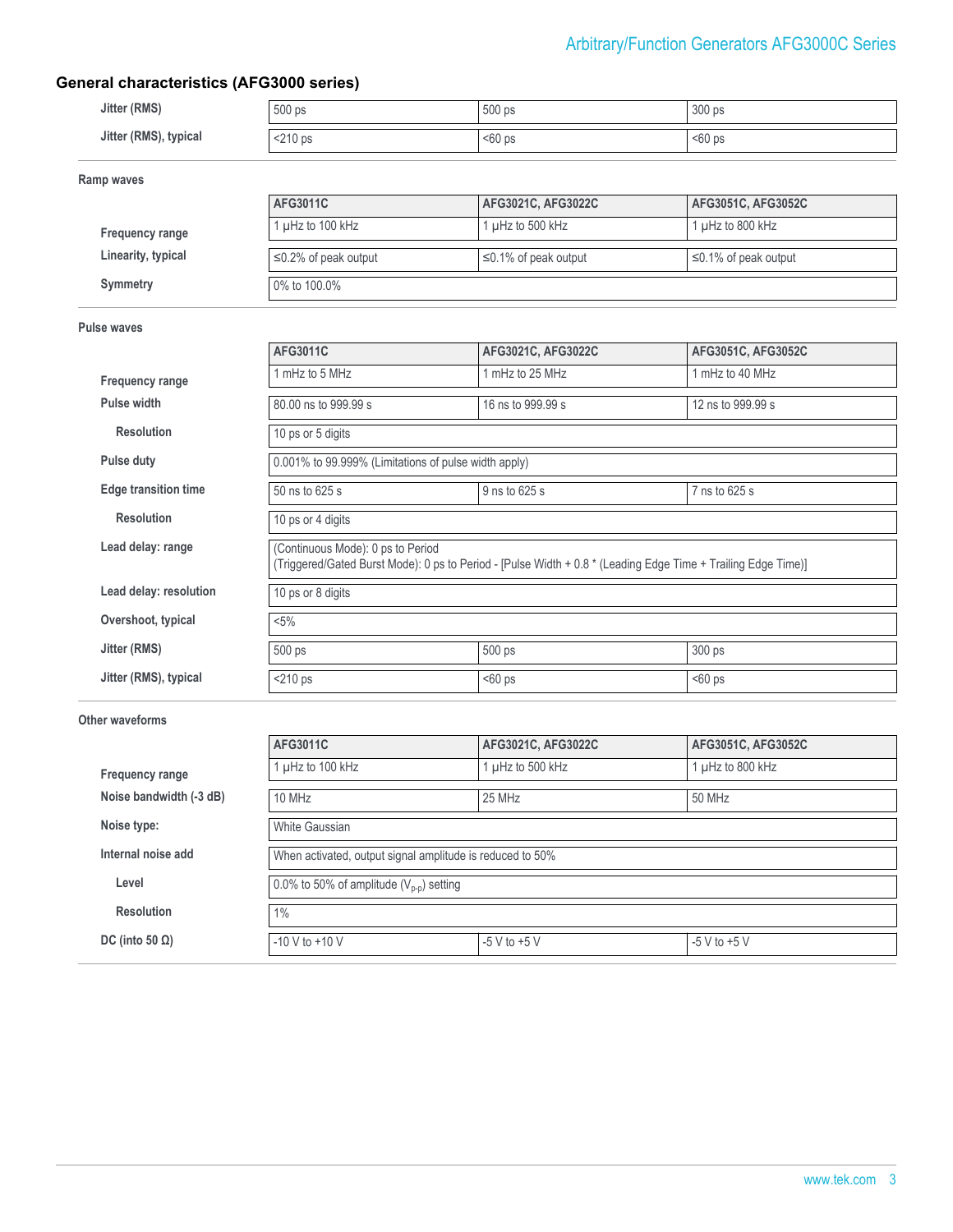## **General characteristics (AFG3000 series)**

#### **Arbitrary waveforms**

|                                           | AFG3011C             | AFG3021C, AFG3022C   | AFG3051C, AFG3052C                            |  |  |
|-------------------------------------------|----------------------|----------------------|-----------------------------------------------|--|--|
| <b>Frequency range</b>                    | mHz to 5 MHz         | mHz to 12.5 MHz      | 1 mHz to 25 MHz                               |  |  |
| Arbitrary waveforms in Burst<br>Mode      | 1 mHz to 2.5 MHz     | mHz to 6.25 MHz      | 1 mHz to 12.5 MHz                             |  |  |
| Effective analog bandwidth<br>$(-3 dB)$   | 8 MHz                | 70 MHz               |                                               |  |  |
| Nonvolatile memory                        | 4 waveforms          |                      |                                               |  |  |
| Memory: Sample rate<br>$(1K=1024$ points) | 2 to 128 K: 250 MS/s | 2 to 128 K: 250 MS/s | 2 to 16 K: 1 GS/s<br>>16 K to 128 K: 250 MS/s |  |  |
| <b>Vertical resolution</b>                | 14 bits              |                      |                                               |  |  |
| <b>Rise/fall time</b>                     | $≤80$ ns             | $≤14$ ns             | $≤10$ ns                                      |  |  |
| Jitter (RMS)                              | 4 ns                 | 4 ns                 | 1 ns at 1 GS/s<br>4 ns at 250 MS/s            |  |  |

#### **Amplitude**

|                                    | AFG3011C                                                                                                                            | AFG3021C, AFG3022C                                                                             | AFG3051C, AFG3052C                          |  |  |
|------------------------------------|-------------------------------------------------------------------------------------------------------------------------------------|------------------------------------------------------------------------------------------------|---------------------------------------------|--|--|
| Range, 50 Ω Load                   | 20 mV <sub>p-p</sub> to 20 V <sub>p-p</sub>                                                                                         | 10 mV <sub>p-p</sub> to 10 $V_{p-p}$                                                           | 10 mV <sub>p-p</sub> to 10 $V_{p-p}$        |  |  |
| Range (open circuit or High Z)     | 40 mV <sub>p-p</sub> to 40 V <sub>p-p</sub>                                                                                         | 20 mV <sub>p-p</sub> to 20 V <sub>p-p</sub>                                                    | 20 mV <sub>p-p</sub> to 20 V <sub>p-p</sub> |  |  |
| Accuracy                           | $\pm$ (2% of setting +2 mV)<br>(1 kHz sine wave, 0 V offset, $>$ 20 mV <sub>n-n</sub><br>amplitude)                                 | $\pm$ (1% of setting +1 mV) (1 kHz sine wave, 0 V offset, >10 mV <sub>p-p</sub> amplitude)     |                                             |  |  |
| Accuracy, typical                  | $\pm$ (1% of setting +5 mV)<br>(1 kHz sine wave, 0 V offset, >20 mV <sub>p-p</sub><br>amplitude)                                    | $\pm$ (0.5% of setting +0.5 mV) (1 kHz sine wave, 0 V offset, >10 mV <sub>p-p</sub> amplitude) |                                             |  |  |
| <b>Resolution</b>                  | 0.1 mV <sub>p-p</sub> , 0.1 mV <sub>RMS</sub> , 1 mV, 0.1 dBm or 4 digits                                                           |                                                                                                |                                             |  |  |
| <b>Units</b>                       | V <sub>p-p</sub> , V <sub>RMS</sub> , dBm (sine wave only) and Volt (high/low setting)                                              |                                                                                                |                                             |  |  |
| Output impedance                   | $50 \Omega$                                                                                                                         |                                                                                                |                                             |  |  |
| Load impedance setting             | Selectable: 50 $\Omega$ , 1 $\Omega$ to 10.0 k $\Omega$ , High Z (Adjusts displayed amplitude according to selected load impedance) |                                                                                                |                                             |  |  |
| <b>Isolation</b>                   | 42 $V_{\text{ok}}$ maximum to earth                                                                                                 |                                                                                                |                                             |  |  |
| Short-circuit protection           | Signal outputs are robust against permanent shorts against floating ground                                                          |                                                                                                |                                             |  |  |
| <b>External voltage protection</b> | To protect signal outputs against external voltages use fuse adapter 013-0345-xx                                                    |                                                                                                |                                             |  |  |

#### **DC offset**

|                                | AFG3011C                                                        | AFG3021C, AFG3022C                                                     | AFG3051C, AFG3052C                                           |
|--------------------------------|-----------------------------------------------------------------|------------------------------------------------------------------------|--------------------------------------------------------------|
| Range (50 $\Omega$ load)       | $\pm$ (10 V <sub>pk</sub> - Amplitude <sub>p-p</sub> ÷ 2)       | $\pm (5 V_{\text{pk}} -$ Amplitude <sub>n-n</sub> ÷ 2)                 | $\pm (5 V_{\text{ok}} -$ Amplitude <sub>p-p</sub> $\div 2$ ) |
| Range (open circuit or High Z) | $\pm$ (20 V <sub>pk</sub> - Amplitude <sub>p-p</sub> ÷ 2)       | $\pm$ (10 V <sub>pk</sub> - Amplitude <sub>p-p</sub> ÷ 2)              | $\pm$ (10 V <sub>pk</sub> - Amplitude <sub>p-p</sub> ÷ 2)    |
| Accuracy                       | $\pm$ (2% of  setting  + 10 mV + 1% of<br>amplitude $(V_{p-p})$ | $\pm$ (1% of  setting  + 5 mV + 0.5% of amplitude (V <sub>p-p</sub> )) |                                                              |
| <b>Resolution</b>              | mV                                                              |                                                                        |                                                              |
|                                |                                                                 |                                                                        |                                                              |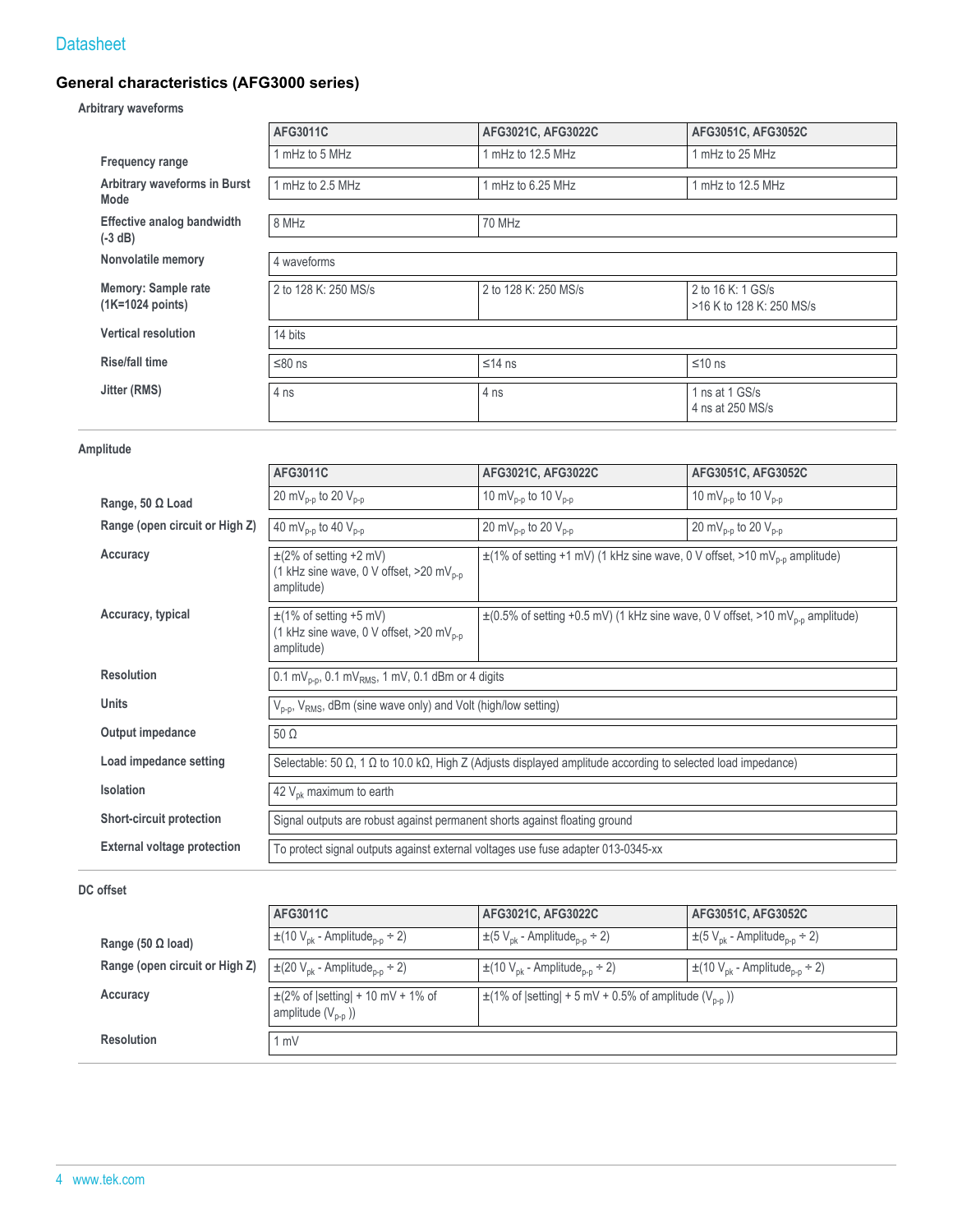### **General characteristics (AFG3100 & AFG3200 series)**

#### **Sine waves**

|                                                      | AFG3101C, AFG3102C                                                                                                                                              | AFG3151C, AFG3152C                                                                                                                                                                | AFG3251C, AFG3252C                                                                                                                                                                       |
|------------------------------------------------------|-----------------------------------------------------------------------------------------------------------------------------------------------------------------|-----------------------------------------------------------------------------------------------------------------------------------------------------------------------------------|------------------------------------------------------------------------------------------------------------------------------------------------------------------------------------------|
| <b>Frequency range</b>                               | 1 µHz to 100 MHz                                                                                                                                                | 1 µHz to 150 MHz                                                                                                                                                                  | 1 µHz to 240 MHz                                                                                                                                                                         |
| Sine wave in Burst Mode                              | 1 µHz to 50 MHz                                                                                                                                                 | 1 µHz to 75 MHz                                                                                                                                                                   | 1 µHz to 120 MHz                                                                                                                                                                         |
| <b>Effective maximum frequency</b><br>out            | <b>100 MHz</b>                                                                                                                                                  | <b>150 MHz</b>                                                                                                                                                                    | 240 MHz                                                                                                                                                                                  |
| Amplitude flatness (1 V <sub>p-p</sub> )             | <5 MHz: ±0.15 dB<br>$\geq$ 5 MHz to 25 MHz: $\pm$ 0.3 dB<br>$\geq$ 25 MHz to 100 MHz: $\pm$ 0.5 dB                                                              | <5 MHz: ±0.15 dB<br>$\geq$ 5 MHz to <25 MHz: $\pm$ 0.3 dB<br>$≥$ 25 MHz to ≤150 MHz: ±0.5 dB                                                                                      | <5 MHz: ±0.15 dB<br>$\geq$ 5 MHz to 25 MHz: $\pm$ 0.3 dB<br>$\geq$ 25 MHz to 100 MHz: $\pm$ 0.5 dB<br>$\geq$ 100 MHz to 200 MHz: $\pm$ 1.0 dB<br>$\geq$ 200 MHz to 240 MHz: $\pm$ 2.0 dB |
| Amplitude flatness (1 V <sub>p-p</sub> ),<br>typical | 5 MHz: ±0.03 dB<br>$\geq$ 5 MHz to 50 MHz: $\pm$ 0.02 dB<br>$\geq$ 50 MHz to 100 MHz: $\pm$ 0.03 dB                                                             | >5 MHz: ±0.04 dB<br>$\geq$ 5 MHz to 50 MHz: $\pm$ 0.02 dB<br>$\geq$ 50 MHz to 150 MHz: $\pm$ 0.03 dB                                                                              | <5 MHz: ±0.03 dB<br>$\geq$ 5 MHz to 50 MHz: $\pm$ 0.02 dB<br>$\geq$ 50 MHz to 100 MHz: $\pm$ 0.02 dB<br>$\geq$ 100 MHz to 200 MHz: $\pm$ 0.03 dB<br>≥200 MHz to 240 MHz: ±0.04 dB        |
| Harmonic distortion (1 $V_{p-p}$ )                   | 10 Hz to 1 MHz: < -60 dBc<br>$\geq$ 1 MHz to 5 MHz: < -50 dBc<br>$\geq$ 5 MHz to 100 MHz: < -37 dBc                                                             | 10 Hz to 1 MHz: < -60 dBc<br>$\geq$ 1 MHz to <5 MHz: < -50 dBc<br>$\geq$ 5 MHz to $\leq$ 150 MHz: < -37 dBc                                                                       | 10 Hz to 1 MHz: < -60 dBc<br>$\geq$ 1 MHz to 5 MHz: < -50 dBc<br>$\geq$ 5 MHz to 25 MHz: < -37 dBc<br>$\geq$ 25 MHz to 240 MHz: < -30 dBc                                                |
| Harmonic distortion (1 $V_{p-p}$ ),<br>typical       | 10 Hz to 1 MHz: < -72 dBc<br>$\geq$ 1 MHz to 5 MHz: < -66 dBc<br>$\geq$ 5 MHz to 100 MHz: < -43 dBc                                                             | 10 Hz to 1 MHz: < -72 dBc<br>$\geq$ 1 MHz to 5 MHz: < -66 dBc<br>$\geq$ 5 MHz to 100 MHz: < -42 dBc<br>$\geq$ 100 MHz to 150 MHz: < -48 dBc                                       | 10 Hz to 1 MHz: < - 67 dBc<br>$\geq$ 1 MHz to 5 MHz: < -74 dBc<br>$\geq$ 5 MHz to 25 MHz: < -57 dBc<br>$\geq$ 25 MHz to 240 MHz: < -43 dBc                                               |
| <b>THD</b>                                           | ≤0.2% (<0.15%, typical), 10 Hz to 20 kHz, 1 V <sub>p-p</sub>                                                                                                    |                                                                                                                                                                                   |                                                                                                                                                                                          |
| Spurious(1 $V_{p-p}$ )                               | 10 Hz to 1 MHz: < - 60 dBc<br>$\geq$ 1 MHz to 25 MHz: < -50 dBc<br>≥25 MHz to 100 MHz: < - 50 dBc + 6 dBc/ $\ge$ 25 MHz to 150 MHz: - 50 dBc + 6 dBc/<br>octave | 10 Hz to 1 MHz: < -60 dBc<br>$\geq$ 1 MHz to 25 MHz: < -50 dBc<br>octave                                                                                                          | 10 Hz to 1 MHz: < -50 dBc<br>$\geq$ 1 MHz to 25 MHz: < -47 dBc<br>≥25 MHz to 240 MHz: < - 47 dBc + 6 dBc/<br>octave                                                                      |
| Spurious(1 V <sub>p-p</sub> ), typical               | 10 Hz to 1 MHz: < -71 dBc<br>$\geq$ 1 MHz to 25 MHz: < -63 dBc<br>$\geq$ 25 MHz to 50 MHz: < -87 dBc<br>$\geq$ 50 MHz to 100 MHz: < - 52 dBc                    | 10 Hz to 1 MHz: < -70 dBc<br>$\geq$ 1 MHz to 25 MHz: < -54 dBc<br>$\geq$ 25 MHz to 50 MHz: < -66 dBc<br>$\geq$ 50 MHz to 100 MHz: < - 68 dBc<br>$≥100$ MHz to 150 MHz: < - 38 dBc | 10 Hz to 1 MHz: < - 63 dBc<br>$\geq$ 1 MHz to 25 MHz: < -57 dBc<br>$\geq$ 25 MHz to 50 MHz: < -51 dBc<br>$\geq$ 50 MHz to 100 MHz: < - 69 dBc<br>≥100 MHz to 240 MHz: < - 55 dBc         |
| Phase noise, typical                                 | <-110 dBc/Hz at 20 MHz, 10 kHz offset, 1 V <sub>p-p</sub>                                                                                                       |                                                                                                                                                                                   |                                                                                                                                                                                          |
| Residual clock noise                                 | $-57$ dBm                                                                                                                                                       |                                                                                                                                                                                   |                                                                                                                                                                                          |

#### **Square waves**

|                        | AFG3101C, AFG3102C | AFG3151C, AFG3152C | AFG3251C, AFG3252C |
|------------------------|--------------------|--------------------|--------------------|
| <b>Frequency range</b> | 1 µHz to 50 MHz    | 1 µHz to 100 MHz   | 1 µHz to 120 MHz   |
| <b>Rise/fall time</b>  | $≤5$ ns            | $\leq$ 3.5 ns      | $≤2.5$ ns          |
| Jitter (RMS)           | 200 <sub>ps</sub>  | 150 <sub>ps</sub>  | 100 <sub>ps</sub>  |
| Jitter (RMS), typical  | $<$ 35 ps          | $<$ 35 ps          | $<$ 35 ps          |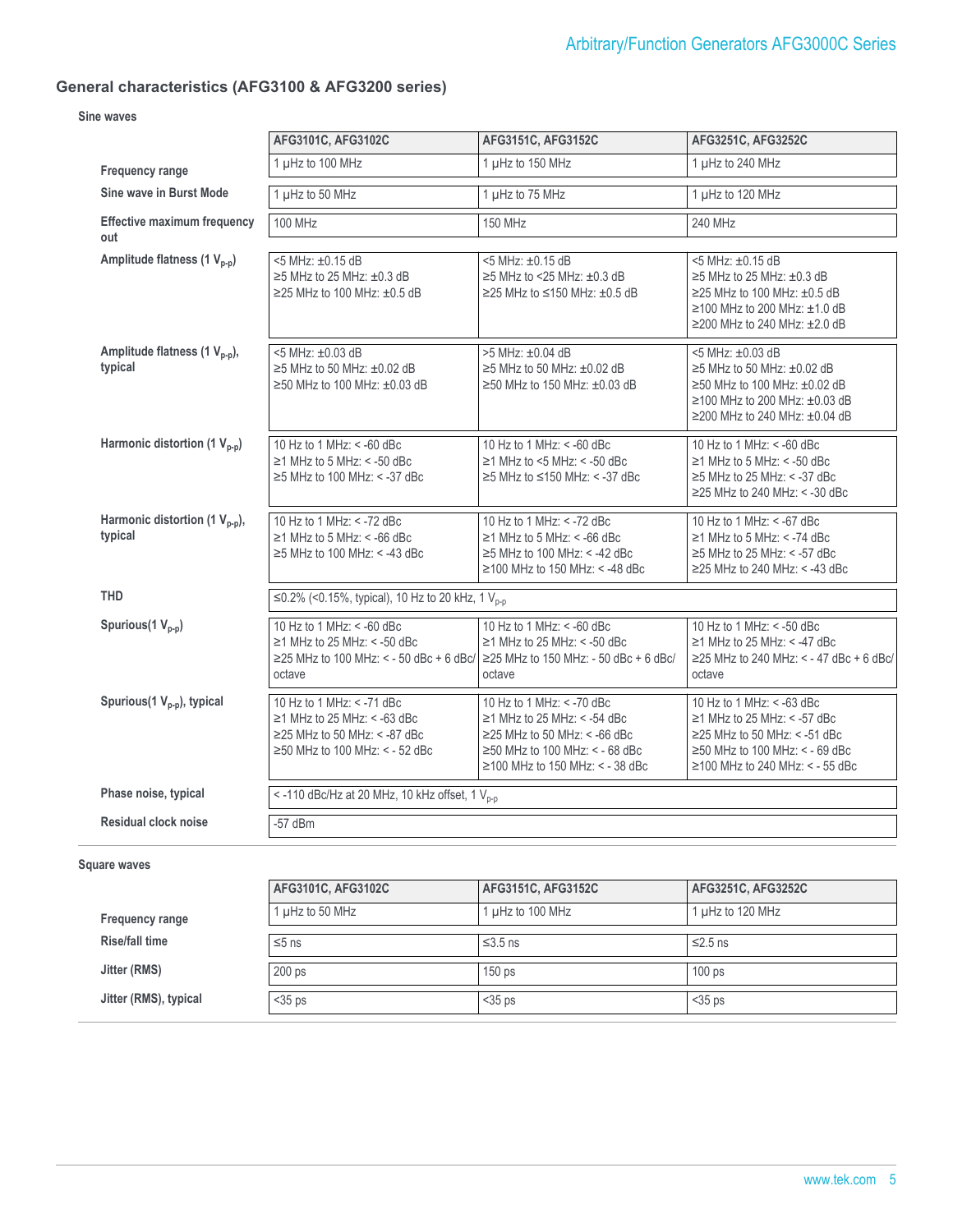## **General characteristics (AFG3100 & AFG3200 series)**

**Ramp waves**

|                    | AFG3101C, AFG3102C          | AFG3151C, AFG3152C          | <b>AFG3251C, AFG3252C</b>  |
|--------------------|-----------------------------|-----------------------------|----------------------------|
| Frequency range    | 1 µHz to 1 MHz              | 1 $\mu$ Hz to 1.5 MHz       | 1 µHz to 2.4 MHz           |
| Linearity, typical | $\leq$ 0.15% of peak output | $\leq$ 0.15% of peak output | $\leq$ 0.2% of peak output |
| Symmetry           | 0% to 100.0%                |                             |                            |

#### **Pulse waves**

|                             | AFG3101C, AFG3102C                                                                                                                                 | AFG3151C, AFG3152C  | AFG3251C, AFG3252C  |  |  |  |
|-----------------------------|----------------------------------------------------------------------------------------------------------------------------------------------------|---------------------|---------------------|--|--|--|
| Frequency range             | mHz to 50 MHz                                                                                                                                      | 1 mHz to 100 MHz    | 1 mHz to 120 MHz    |  |  |  |
| Pulse width                 | 8.00 ns to 999.99 s                                                                                                                                | 5.00 ns to 999.99 s | 4.00 ns to 999.99 s |  |  |  |
| <b>Resolution</b>           | 10 ps or 5 digits                                                                                                                                  |                     |                     |  |  |  |
| Pulse duty                  | 0.001% to 99.999% (Limitations of pulse width apply)                                                                                               |                     |                     |  |  |  |
| <b>Edge transition time</b> | 2.5 ns to 625 s<br>3 ns to 625 s<br>5 ns to 625 s                                                                                                  |                     |                     |  |  |  |
| <b>Resolution</b>           | 10 ps or 4 digits                                                                                                                                  |                     |                     |  |  |  |
| Lead delay: range           | (Continuous Mode): 0 ps to Period<br>(Triggered/Gated Burst Mode): 0 ps to Period - [Pulse Width + 0.8 * (Leading Edge Time + Trailing Edge Time)] |                     |                     |  |  |  |
| Lead delay: resolution      | 10 ps or 8 digits                                                                                                                                  |                     |                     |  |  |  |
| Overshoot, typical          | $< 5\%$                                                                                                                                            |                     |                     |  |  |  |
| Jitter (RMS)                | 200 ps                                                                                                                                             | 150 ps              | 100 ps              |  |  |  |
| Jitter (RMS), typical       | $35 ps$                                                                                                                                            | $<$ 25 ps           | $<$ 35 ps           |  |  |  |

#### **Other waveforms**

|                         | AFG3101C, AFG3102C                                        | AFG3151C, AFG3152C | AFG3251C, AFG3252C   |  |  |  |
|-------------------------|-----------------------------------------------------------|--------------------|----------------------|--|--|--|
| Frequency range         | $\mu$ Hz to 1 MHz                                         | 1 µHz to 1.5 MHz   | $\mu$ Hz to 2.4 MHz  |  |  |  |
| Noise bandwidth (-3 dB) | 100 MHz                                                   | 180 MHz            | 240 MHz              |  |  |  |
| Noise type:             | White Gaussian                                            |                    |                      |  |  |  |
| Internal noise add      | When activated, output signal amplitude is reduced to 50% |                    |                      |  |  |  |
| Level                   | 0.0% to 50% of amplitude $(V_{n-n})$ setting              |                    |                      |  |  |  |
| <b>Resolution</b>       | 1%                                                        |                    |                      |  |  |  |
| DC (into 50 $\Omega$ )  | $-5$ V to $+5$ V                                          | $-5$ V to $+5$ V   | $-2.5$ V to $+2.5$ V |  |  |  |

#### **Arbitrary waveforms**

|                                         | AFG3101C, AFG3102C | AFG3151C, AFG3152C | AFG3251C, AFG3252C |
|-----------------------------------------|--------------------|--------------------|--------------------|
| Frequency range                         | mHz to 50 MHz      | mHz to 100 MHz     | 1 mHz to 120 MHz   |
| Arbitrary waveforms in Burst<br>Mode    | mHz to 25 MHz      | mHz to 50 MHz      | 1 mHz to 60 MHz    |
| Effective analog bandwidth<br>$(-3 dB)$ | 100 MHz            | 180 MHz            | 225 MHz            |
| Nonvolatile memory                      | 4 waveforms        |                    |                    |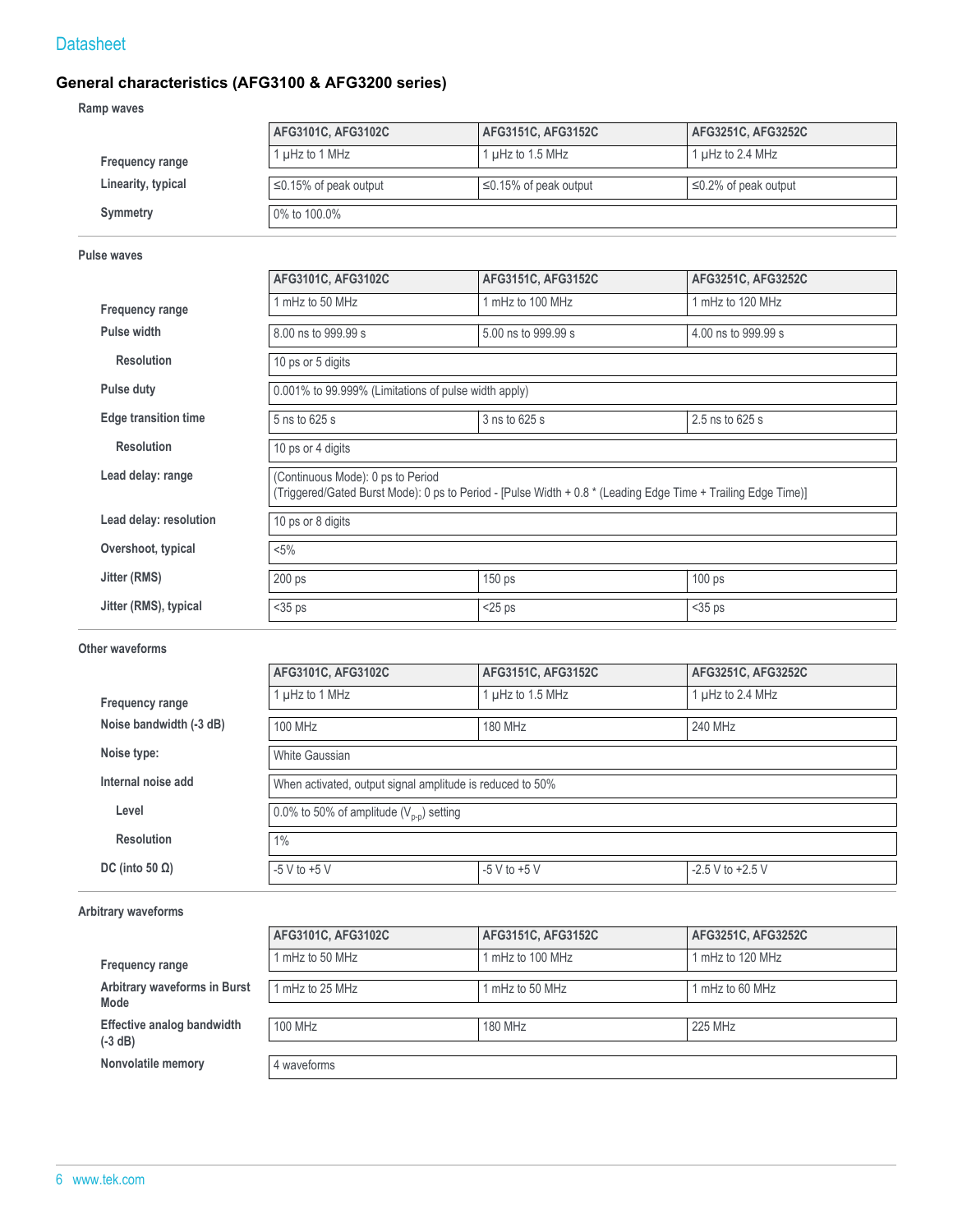## **General characteristics (AFG3100 & AFG3200 series)**

| Memory: Sample rate        | 2 to 16 K: 1 GS/s        | 2 to 16 K: 1 GS/s        | 2 to 16 K: 2 GS/s        |
|----------------------------|--------------------------|--------------------------|--------------------------|
| $(1K=1024 \text{ points})$ | >16 K to 128 K: 250 MS/s | >16 K to 128 K: 250 MS/s | >16 K to 128 K: 250 MS/s |
| <b>Vertical resolution</b> | 14 bits                  |                          |                          |
| Rise/fall time             | $≤8$ ns                  | 5 <sub>ns</sub>          | $≤3$ ns                  |
| Jitter (RMS)               | 1 ns at 1 GS/s           | 750 ps at 1 GS/s         | 500 ps at 2 GS/s         |
|                            | 4 ns at 250 MS/s         | 4 ns at 250 MS/s         | 4 ns at 250 MS/s         |

#### **Amplitude**

|                                    | AFG3101C, AFG3102C                                                                                                                  | AFG3151C, AFG3152C                                                                                             | AFG3251C, AFG3252C                                                                                              |  |  |
|------------------------------------|-------------------------------------------------------------------------------------------------------------------------------------|----------------------------------------------------------------------------------------------------------------|-----------------------------------------------------------------------------------------------------------------|--|--|
| Range, 50 $\Omega$ Load            | 20 mV <sub>p-p</sub> to 10 V <sub>p-p</sub>                                                                                         | ≤100 MHz: 20 mV <sub>p-p</sub> to 10 V <sub>p-p</sub><br>>100 MHz: 20 mV <sub>p-p</sub> to 8 V <sub>p-p</sub>  | ≤200 MHz: 50 mV <sub>p-p</sub> to 5 V <sub>p-p</sub><br>>200 MHz: 50 mV <sub>p-p</sub> to 4 V <sub>p-p</sub>    |  |  |
| Range (open circuit or High Z)     | 40 mV <sub>p-p</sub> to 20 $V_{p-p}$                                                                                                | ≤100 MHz: 40 mV <sub>p-p</sub> to 20 V <sub>p-p</sub><br>>100 MHz: 40 mV <sub>p-p</sub> to 16 V <sub>p-p</sub> | ≤200 MHz: 100 mV <sub>p-p</sub> to 10 V <sub>p-p</sub><br>>200 MHz: 100 mV <sub>p-p</sub> to 8 V <sub>p-p</sub> |  |  |
| Accuracy                           | $\pm$ (1% of setting +1 mV) (1 kHz sine wave, 0 V offset, >10 mV <sub>p-p</sub> amplitude)                                          |                                                                                                                |                                                                                                                 |  |  |
| Accuracy, typical                  | $\pm$ (0.5% of setting +0.5 mV) (1 kHz sine wave, 0 V offset, >10 mV <sub>p-p</sub> amplitude)                                      |                                                                                                                |                                                                                                                 |  |  |
| <b>Resolution</b>                  | 0.1 mV <sub>p-p</sub> , 0.1 mV <sub>RMS</sub> , 1 mV, 0.1 dBm or 4 digits                                                           |                                                                                                                |                                                                                                                 |  |  |
| <b>Units</b>                       | $V_{p-p}$ , $V_{RMS}$ , dBm (sine wave only) and Volt (high/low setting)                                                            |                                                                                                                |                                                                                                                 |  |  |
| Output impedance                   | $50 \Omega$                                                                                                                         |                                                                                                                |                                                                                                                 |  |  |
| Load impedance setting             | Selectable: 50 $\Omega$ , 1 $\Omega$ to 10.0 k $\Omega$ , High Z (Adjusts displayed amplitude according to selected load impedance) |                                                                                                                |                                                                                                                 |  |  |
| <b>Isolation</b>                   | 42 $V_{\text{ok}}$ maximum to earth                                                                                                 |                                                                                                                |                                                                                                                 |  |  |
| <b>Short-circuit protection</b>    | Signal outputs are robust against permanent shorts against floating ground                                                          |                                                                                                                |                                                                                                                 |  |  |
| <b>External voltage protection</b> | To protect signal outputs against external voltages use fuse adapter 013-0345-xx                                                    |                                                                                                                |                                                                                                                 |  |  |

#### **DC offset**

|                                | AFG3101C, AFG3102C                                                     | AFG3151C, AFG3152C          | AFG3251C, AFG3252C           |
|--------------------------------|------------------------------------------------------------------------|-----------------------------|------------------------------|
| Range (50 $\Omega$ load)       | $\pm 5$ V <sub>pk</sub> DC                                             | $\pm 5$ V <sub>nk</sub> DC  | $\pm 2.5$ V <sub>nk</sub> DC |
| Range (open circuit or High Z) | $\pm 10$ V <sub>pk</sub> DC                                            | $\pm 10$ V <sub>nk</sub> DC | $\pm 5$ V <sub>nk</sub> DC   |
| Accuracy                       | $\pm$ (1% of  setting  + 5 mV + 0.5% of amplitude (V <sub>p-p</sub> )) |                             |                              |
| <b>Resolution</b>              | 1 mV                                                                   |                             |                              |

## **System characteristics**

| <b>Frequency resolution</b>     | 1 µHz or 12 digits                                     |  |
|---------------------------------|--------------------------------------------------------|--|
| Internal frequency reference    |                                                        |  |
| <b>Stability</b>                | All except ARB: $\pm$ 1 ppm, 0 °C to 50 °C             |  |
|                                 | ARB: $\pm$ 1 ppm $\pm$ 1 µHz, 0 °C to 50 °C            |  |
| Aging                           | $±1$ ppm per year                                      |  |
| Phase (except DC, noise, pulse) |                                                        |  |
| Range                           | $-180^\circ$ to $+180^\circ$                           |  |
| <b>Resolution</b>               | $0.01^{\circ}$ (sine), $0.1^{\circ}$ (other waveforms) |  |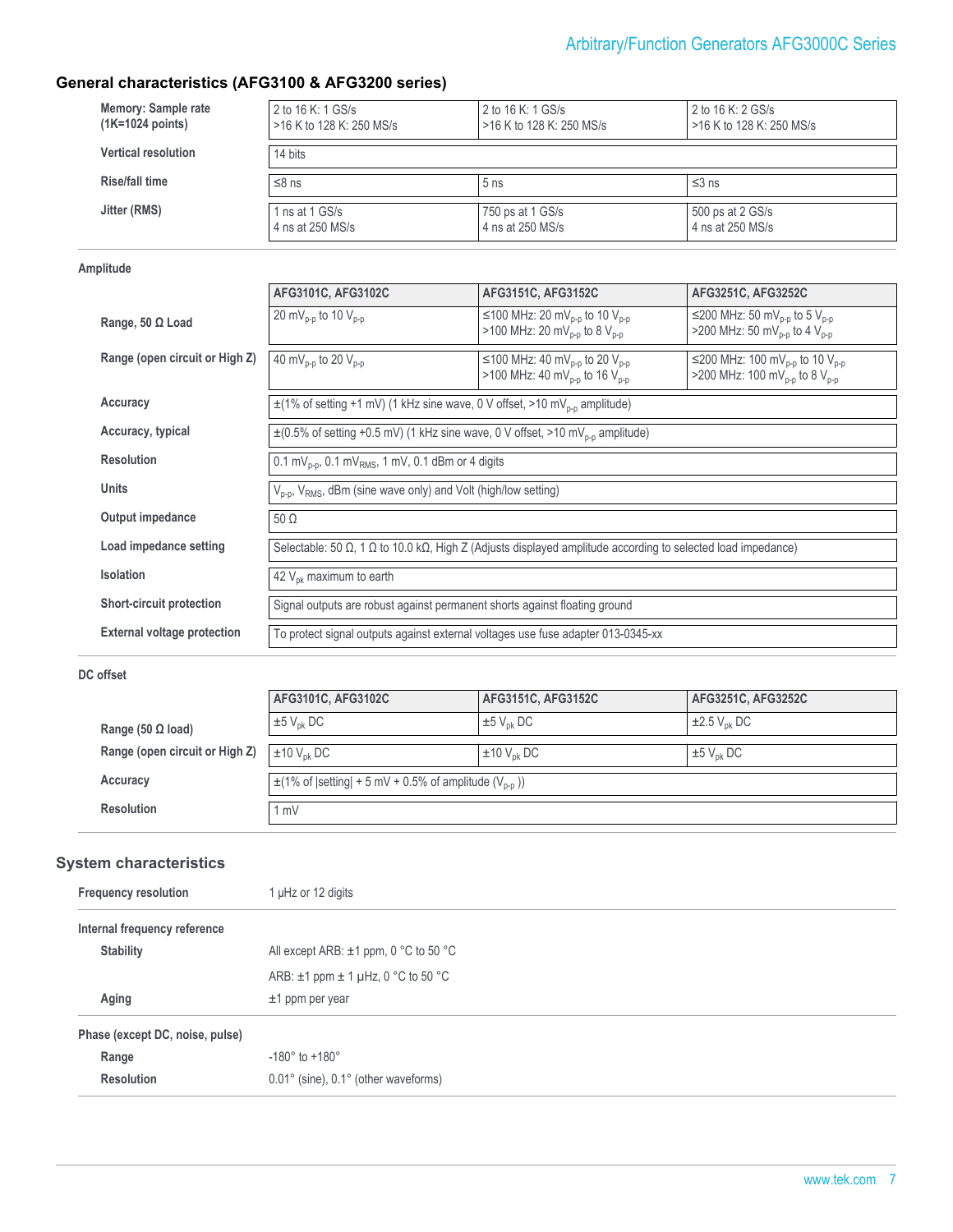## **System characteristics**

| Internal noise add                                     |                                              |                                                      | When activated, output signal amplitude is reduced to 50%                                                            |  |  |  |
|--------------------------------------------------------|----------------------------------------------|------------------------------------------------------|----------------------------------------------------------------------------------------------------------------------|--|--|--|
| Level                                                  | 0.0% to 50% of amplitude $(V_{p-p})$ setting |                                                      |                                                                                                                      |  |  |  |
| <b>Resolution</b>                                      | 1%                                           |                                                      |                                                                                                                      |  |  |  |
| <b>Main output</b>                                     | $50\Omega$                                   |                                                      |                                                                                                                      |  |  |  |
| Remote programming:                                    | GPIB, LAN 10BASE-T / 100BASE-TX, USB 1.1     |                                                      |                                                                                                                      |  |  |  |
| configuration times, max, typical                      |                                              | Compatible with SCPI-1999.0 and IEEE 488-2 standards |                                                                                                                      |  |  |  |
|                                                        | <b>USB</b>                                   | LAN                                                  | <b>GPIB</b>                                                                                                          |  |  |  |
| <b>Function change</b>                                 | 81 ms                                        | 81 ms                                                | 81 ms                                                                                                                |  |  |  |
| Frequency change (except<br>Pulse)                     | 2.5 <sub>ms</sub>                            | 6 ms                                                 | 3.2 <sub>ms</sub>                                                                                                    |  |  |  |
| Frequency change (Pulse)                               | $40$ ms                                      | 37 ms                                                | 32 ms                                                                                                                |  |  |  |
| Amplitude change                                       | 90 ms                                        | 97 ms                                                | 90 ms                                                                                                                |  |  |  |
| Select user ARB (4k points<br>from USB Memory)         | 48 ms                                        | 50 ms<br>49 ms                                       |                                                                                                                      |  |  |  |
| Select user ARB (128k points<br>from USB Memory)       | 260 ms                                       | 266 ms                                               | 240 ms                                                                                                               |  |  |  |
| Remote programming: data                               | <b>USB</b>                                   | LAN                                                  | <b>GPIB</b>                                                                                                          |  |  |  |
| download time for 4000 point<br>waveform data, typical | 47 ms                                        | 78 ms                                                | 320 ms                                                                                                               |  |  |  |
| <b>Power source</b>                                    |                                              | 100-240 V, 47-63 Hz, or 115 V, 360-440 Hz            |                                                                                                                      |  |  |  |
| Power consumption                                      | Less than 120 W                              |                                                      |                                                                                                                      |  |  |  |
| Warm up time, typical                                  | 20 minutes                                   |                                                      |                                                                                                                      |  |  |  |
| Power on self-diagnosis, typical                       | < 10 s                                       |                                                      |                                                                                                                      |  |  |  |
| Acoustic noise, typical                                | $<$ 50 dBA                                   |                                                      |                                                                                                                      |  |  |  |
| <b>Display</b>                                         | 5.6 in. Color TFT LCD                        |                                                      |                                                                                                                      |  |  |  |
| User interface and Help languages                      |                                              |                                                      | English, French, German, Japanese, Korean, Portuguese, Simplified and Traditional Chinese, Russian (user selectable) |  |  |  |

#### **Modulation characteristics**

| All except Pulse, Noise, and DC                                           |
|---------------------------------------------------------------------------|
| Internal/external                                                         |
| Sine, square, ramp, noise, ARB                                            |
| (AM: maximum waveform length 4,096; FM/PM: maximum waveform length 2,048) |
| 2 mHz to 50.00 kHz                                                        |
| $0.0\%$ to $+120.0\%$                                                     |
| DC                                                                        |
| See following table.                                                      |
| $-360.0^{\circ}$ to $+360.0^{\circ}$                                      |
|                                                                           |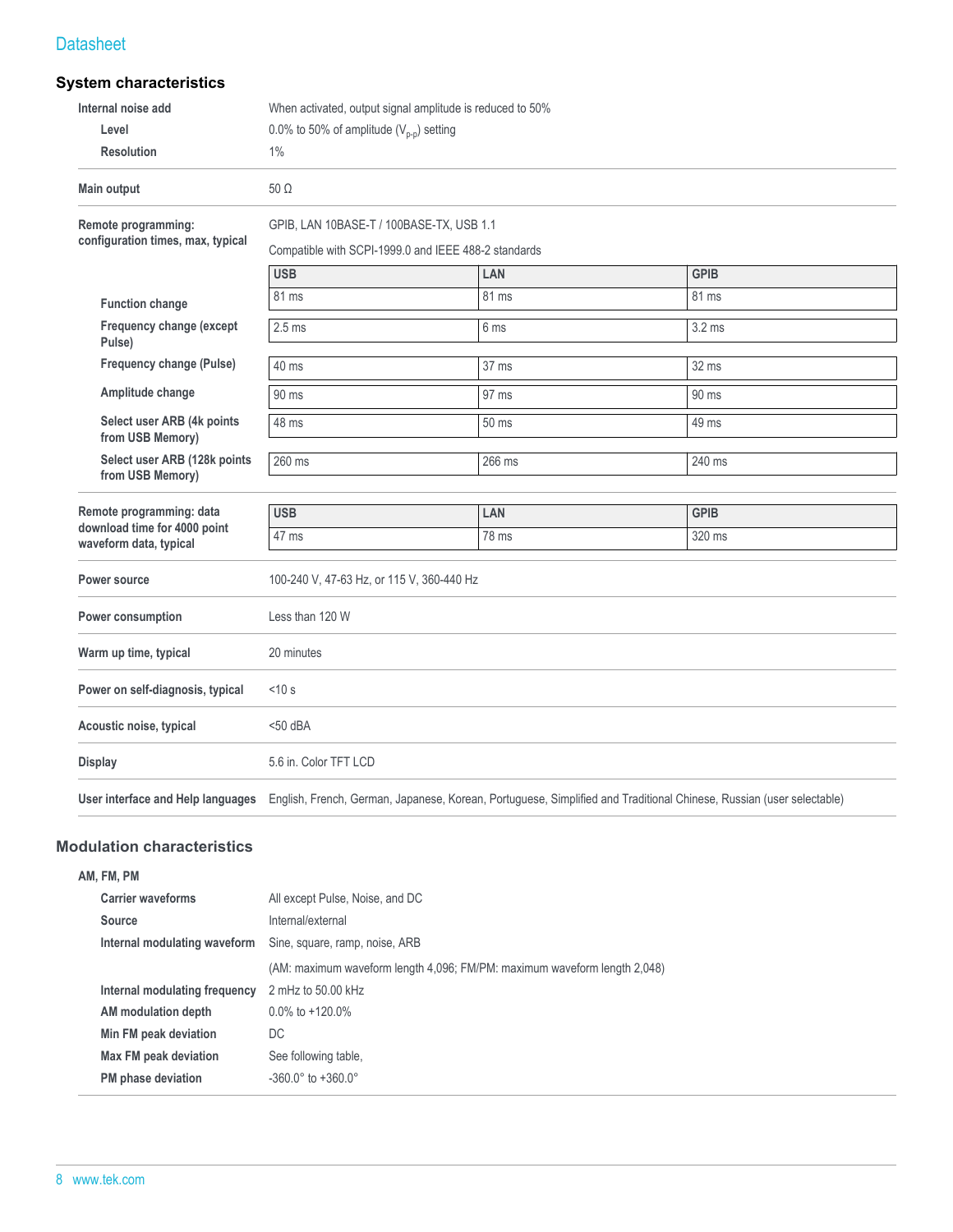#### **Modulation characteristics**

**Pulse width modulation**

| <b>Carrier waveform</b>       | Pulse                           |
|-------------------------------|---------------------------------|
| Source                        | Internal/external               |
| Internal modulating waveform  | Sine, square, ramp, noise, ARB  |
|                               | (maximum waveform length 2,048) |
| Internal modulating frequency | 2 mHz to 50.00 kHz              |
| Deviation                     | 0% to 50.0% of pulse period     |

#### **Max FM peak deviation**

|               | AFG3011C  | AFG3021C,<br>AFG3022C | AFG3051C,<br>AFG3052C | AFG3101C.<br>AFG3102C | AFG3151C.<br>AFG3152C | AFG3251C,<br>AFG3252C |
|---------------|-----------|-----------------------|-----------------------|-----------------------|-----------------------|-----------------------|
| <b>Sine</b>   | 5 MHz     | 12.5 MHz              | 25 MHz                | 50 MHz                | 75 MHz                | 120 MHz               |
| Square        | $2.5$ MHz | 12.5 MHz              | 20 MHz                | 25 MHz                | 50 MHz                | 60 MHz                |
| <b>ARB</b>    | $2.5$ MHz | 6.25 MHz              | 12.5 MHz              | 25 MHz                | 50 MHz                | 60 MHz                |
| <b>Others</b> | 50 kHz    | 250 kHz               | 400 kHz               | 500 kHz               | 750 kHz               | $1.2$ MHz             |

#### **Frequency shift keying**

| <b>Carrier waveforms</b>      | All, except Pulse, Noise, and DC |
|-------------------------------|----------------------------------|
| <b>Source</b>                 | Internal/external                |
| Internal modulating frequency | 2 mHz to 1.000 MHz               |
| Number of keys                | 2                                |

#### **Sweep**

| All, except Pulse, Noise, and DC |
|----------------------------------|
| Linear, logarithmic              |
| 1 ms to $300 \text{ s}$          |
| $0 \text{ ms}$ to 300 s          |
| 300 s                            |
| 1 ms or 4 digits                 |
| $\leq$ 0.4%                      |
| All except ARB: 1 µHz            |
| ARB:1mHz                         |
| See chart, below                 |
|                                  |

#### **Sweep: max start/stop frequency**

|               | AFG3011C  | AFG3021C,<br>AFG3022C | AFG3051C.<br>AFG3052C | AFG3101C.<br>AFG3102C | AFG3151C.<br>AFG3152C | AFG3251C,<br><b>AFG3252C</b> |
|---------------|-----------|-----------------------|-----------------------|-----------------------|-----------------------|------------------------------|
| Sine          | $10$ MHz  | 25 MHz                | 50 MHz                | 100 MHz               | 150 MHz               | 240 MHz                      |
| Square        | 5 MHz     | 25 MHz                | 40 MHz                | 50 MHz                | 100 MHz               | 120 MHz                      |
| <b>ARB</b>    | 5 MHz     | 12.5 MHz              | 25 MHz                | 50 MHz                | 100 MHz               | 120 MHz                      |
| <b>Others</b> | $100$ kHz | 500 kHz               | 800 kHz               | MHz                   | $1.5$ MHz             | 2.4 MHz                      |

#### **Burst**

**Waveforms** All, except Noise and DC **Type** Triggered, gated (1 to 1,000,000 cycles or Infinite)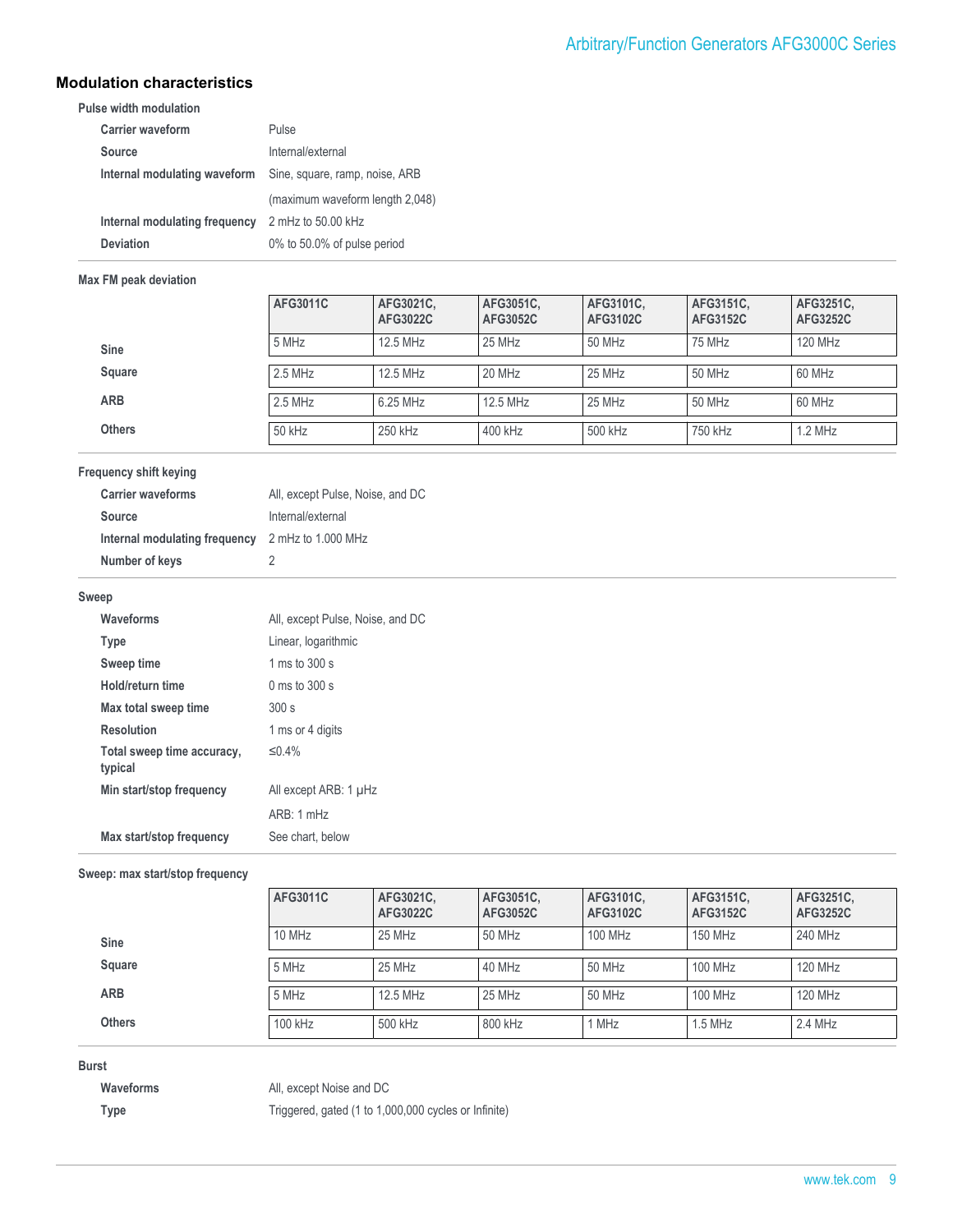#### **Modulation characteristics**

| Internal trigger rate    | 1 us to 500.0 s                      |
|--------------------------|--------------------------------------|
| Gate and trigger sources | Internal, external, remote interface |

## **Auxiliary input characteristics**

| <b>Modulation inputs</b>                       | Channel 1, Channel 2                                            |
|------------------------------------------------|-----------------------------------------------------------------|
| Input range                                    | All except FSK: ±1 V                                            |
|                                                | FSK: 3.3 V logic level                                          |
| Impedance                                      | $10 k\Omega$                                                    |
| <b>Frequency range</b>                         | DC to 25 kHz (122 kS/s)                                         |
| <b>External Triggered/Gated Burst</b><br>input |                                                                 |
| Level                                          | TTL compatible                                                  |
| Impedance                                      | $10 k\Omega$                                                    |
| Pulse width                                    | 100 ns minimum                                                  |
| Slope                                          | Positive/negative, selectable                                   |
| <b>Trigger delay</b>                           | 0.0 ns to 85,000 s                                              |
| <b>Trigger delay resolution</b>                | 100 ps or 5 digits                                              |
| Jitter (RMS), typical                          | Burst: <500 ps (trigger input to signal output)                 |
| 10 MHz reference input                         |                                                                 |
| Impedance                                      | $1 k\Omega$ , AC coupled                                        |
| Required input voltage swing                   | 100 mV <sub>p-p</sub> to 5 V <sub>p-p</sub>                     |
| Lock range                                     | 10 MHz ±35 kHz                                                  |
| External channel 1 add input                   | AFG3101C, AFG3102C, AFG3151C, AFG3152C, AFG3251C, AFG3252C only |
| Impedance                                      | $50 \Omega$                                                     |
| Input range                                    | -1 V to $+1$ V (DC + peak AC)                                   |
| <b>Bandwidth</b>                               | DC to 10 MHz (-3 dB) at 1 $V_{p-p}$                             |
|                                                |                                                                 |

## **Auxiliary output characteristics**

| Trigger output (Channel 1) |                                                            |
|----------------------------|------------------------------------------------------------|
| Level                      | Positive TTL level pulse into 1 $k\Omega$                  |
| Impedance                  | $50 \Omega$                                                |
| Jitter (RMS), typical      | AFG3011C/21C/22C: 500 ps                                   |
|                            | AFG3051C/52C: 300 ps                                       |
|                            | AFG3101C/02C: 200 ps                                       |
|                            | AFG3151C/52C: 150 ps                                       |
|                            | AFG3251C/52C: 100 ps                                       |
| <b>Max frequency</b>       | $4.9$ MHz                                                  |
|                            | (4.9 MHz to 50 MHz: A fraction of the frequency is output; |
|                            | >50 MHz: no signal is output)                              |
|                            |                                                            |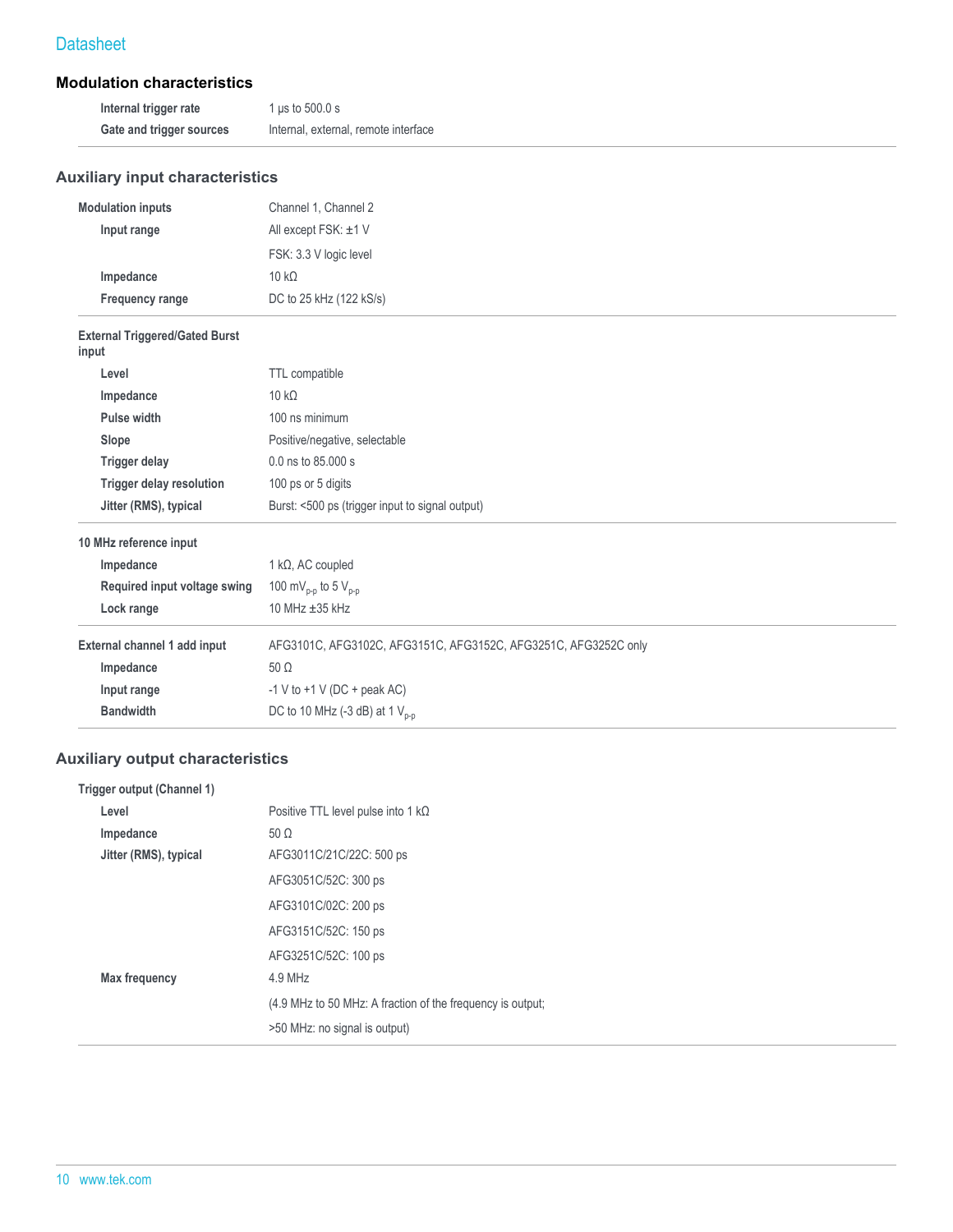#### **Auxiliary output characteristics**

| Clock reference out (10 MHz) | AFG3011C, AFG3101C, AFG3102C, AFG3151C, AFG3152C, AFG3251C, AFG3252C only |
|------------------------------|---------------------------------------------------------------------------|
| Impedance                    | 50 Ω. AC coupled                                                          |
| Amplitude                    | 1.2 $V_{p-p}$ into 50 Ω load                                              |

#### **Physical characteristics**

#### Benchtop configuration

| <b>Dimensions</b> |                     |
|-------------------|---------------------|
| Height            | 156 mm (6.2 in.)    |
| Width             | 329.6 mm (13.0 in.) |
| Depth             | 168.0 mm (6.6 in.)  |
| Weight            |                     |
| <b>Net</b>        | 4.5 kg (9.9 lb.)    |
| Shipping          | 5.9 kg (12.9 lb.)   |

#### **EMC environmental and safety characteristics**

| Temperature           |                                  |  |
|-----------------------|----------------------------------|--|
| Operating             | $0 °C$ to +50 $°C$               |  |
| Non-operating         | $-30$ °C to $+70$ °C             |  |
| Humidity              |                                  |  |
| Operating             | $≤ +40 °C$ : ≤80%                |  |
|                       | > +40 °C to 50 °C: ≤60%          |  |
| Altitude              | Up to 3,000 m (10,000 ft.)       |  |
| <b>EMC</b> compliance |                                  |  |
| <b>European Union</b> | EU Council Directive 2004/108/EC |  |
| <b>Safety</b>         | UL 61010-1:2004                  |  |
|                       | CAN/CSA C22.2 No. 61010-1:2004   |  |
|                       | IEC 61010-1:2001                 |  |
|                       |                                  |  |

## Ordering information

## **Arbitrary function generators**

| AFG3011C        | 1 µHz to 10 MHz sine wave, 1-channel arbitrary function generator  |
|-----------------|--------------------------------------------------------------------|
| AFG3021C        | 1 µHz to 25 MHz sine wave, 1-channel arbitrary function generator  |
| AFG3022C        | 1 µHz to 25 MHz sine wave, 2-channel arbitrary function generator  |
| AFG3051C        | 1 µHz to 50 MHz sine wave, 1-channel arbitrary function generator  |
| <b>AFG3052C</b> | 1 µHz to 50 MHz sine wave, 2-channel arbitrary function generator  |
| AFG3101C        | 1 µHz to 100 MHz sine wave, 1-channel arbitrary function generator |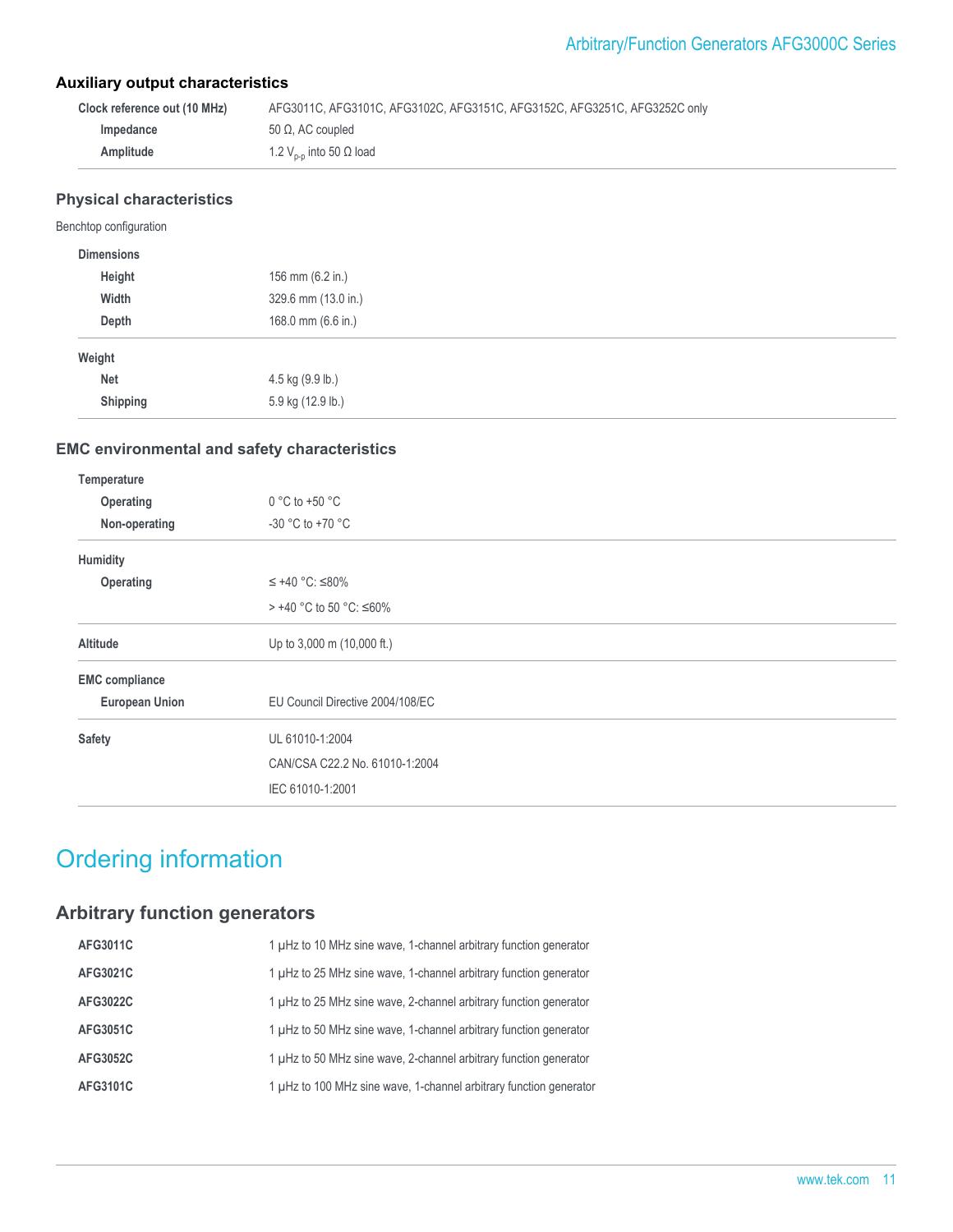| AFG3102C        | 1 µHz to 100 MHz sine wave, 2-channel arbitrary function generator |
|-----------------|--------------------------------------------------------------------|
| AFG3151C        | 1 µHz to 150 MHz sine wave, 1-channel arbitrary function generator |
| <b>AFG3152C</b> | 1 µHz to 150 MHz sine wave, 2-channel arbitrary function generator |
| AFG3251C        | 1 µHz to 240 MHz sine wave, 1-channel arbitrary function generator |
| <b>AFG3252C</b> | 1 µHz to 240 MHz sine wave, 2-channel arbitrary function generator |

## **Instrument options**

## **Power plug options**

| Opt. A0             | North America power plug (115 V, 60 Hz)  |
|---------------------|------------------------------------------|
| Opt. A1             | Universal Euro power plug (220 V, 50 Hz) |
| Opt. A <sub>2</sub> | United Kingdom power plug (240 V, 50 Hz) |
| Opt. A <sub>3</sub> | Australia power plug (240 V, 50 Hz)      |
| Opt. A5             | Switzerland power plug (220 V, 50 Hz)    |
| Opt. A6             | Japan power plug (100 V, 50/60 Hz)       |
| Opt. A10            | China power plug (50 Hz)                 |
| Opt. A11            | India power plug (50 Hz)                 |
| Opt. A12            | Brazil power plug (60 Hz)                |
| Opt. A99            | No power cord                            |

## **Manual options**

| Opt. L <sub>0</sub> | English (071-1631-xx)             |
|---------------------|-----------------------------------|
| Opt. L1             | French (071-1632-xx)              |
| Opt. L <sub>2</sub> | Italian (071-1669-xx)             |
| Opt. L <sub>3</sub> | German (071-1633-xx)              |
| Opt. L4             | Spanish (071-1670-xx)             |
| Opt. L5             | Japanese (071-1634-xx)            |
| Opt. L <sub>6</sub> | Portuguese (071-3042-xx)          |
| Opt. L7             | Simple Chinese (071-1635-xx)      |
| Opt. L8             | Traditional Chinese (071-1636-xx) |
| Opt. L9             | Korean (071-1637-xx)              |
| <b>Opt. L10</b>     | Russian (071-1638-xx)             |
| Opt. L99            | No manual                         |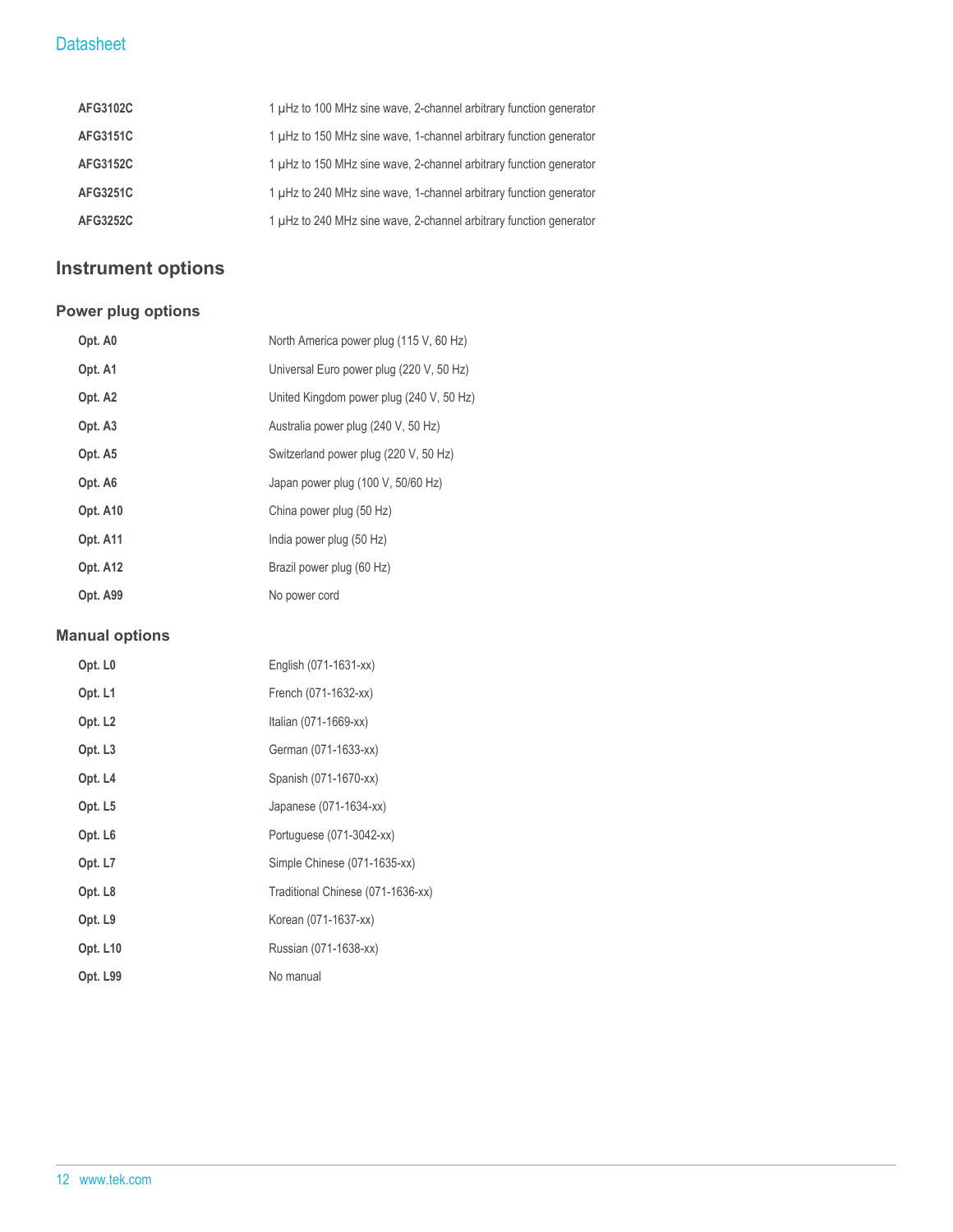#### **Service options**

| Opt. C <sub>3</sub> | <b>Calibration Service 3 Years</b>                                                                                      |
|---------------------|-------------------------------------------------------------------------------------------------------------------------|
| Opt. C5             | Calibration Service 5 Years                                                                                             |
| Opt. D1             | <b>Calibration Data Report</b>                                                                                          |
| Opt. D3             | Calibration Data Report 3 Years (with Opt. C3)                                                                          |
| Opt. D5             | Calibration Data Report 5 Years (with Opt. C5)                                                                          |
| Opt. R5             | Repair Service 5 Years (including warranty)                                                                             |
| Opt. R5DW           | Repair Service Coverage 5 Years (includes product warranty period). 5-year period starts at time of instrument purchase |
| Opt. SILV400        | Standard warranty extended to 5 years                                                                                   |

## **Standard accessories**

#### **Accessories**

| AFG3000C Series Generators Compliance and Safety Instructions                                                                                                                    |
|----------------------------------------------------------------------------------------------------------------------------------------------------------------------------------|
| Power cord                                                                                                                                                                       |
| USB cable                                                                                                                                                                        |
| <b>BNC</b> cables                                                                                                                                                                |
| CD-ROM with quick start user manual, specifications and performance verification manual, programmer manual, service manual,<br>and links to download the LabView and IVI drivers |
| CD-ROM with ArbExpress™ software                                                                                                                                                 |
| NIST-traceable calibration certificate                                                                                                                                           |
| 3-year warranty on parts and labor                                                                                                                                               |
|                                                                                                                                                                                  |

#### **Warranty**

Three-year warranty on parts and labor.

## **Recommended accessories**

#### **Accessories**

| Rackmount kit               | RM3100            |
|-----------------------------|-------------------|
| BNC cable shielded, 3 ft.   | 012-1732-xx       |
| GPIB cable, double shielded | $012 - 0991 - xx$ |
| $50$ Ω BNC terminator       | 011-0049-02       |



Tektronix is registered to ISO 9001 and ISO 14001 by SRI Quality System Registrar.



Product(s) complies with IEEE Standard 488.1-1987, RS-232-C, and with Tektronix Standard Codes and Formats.